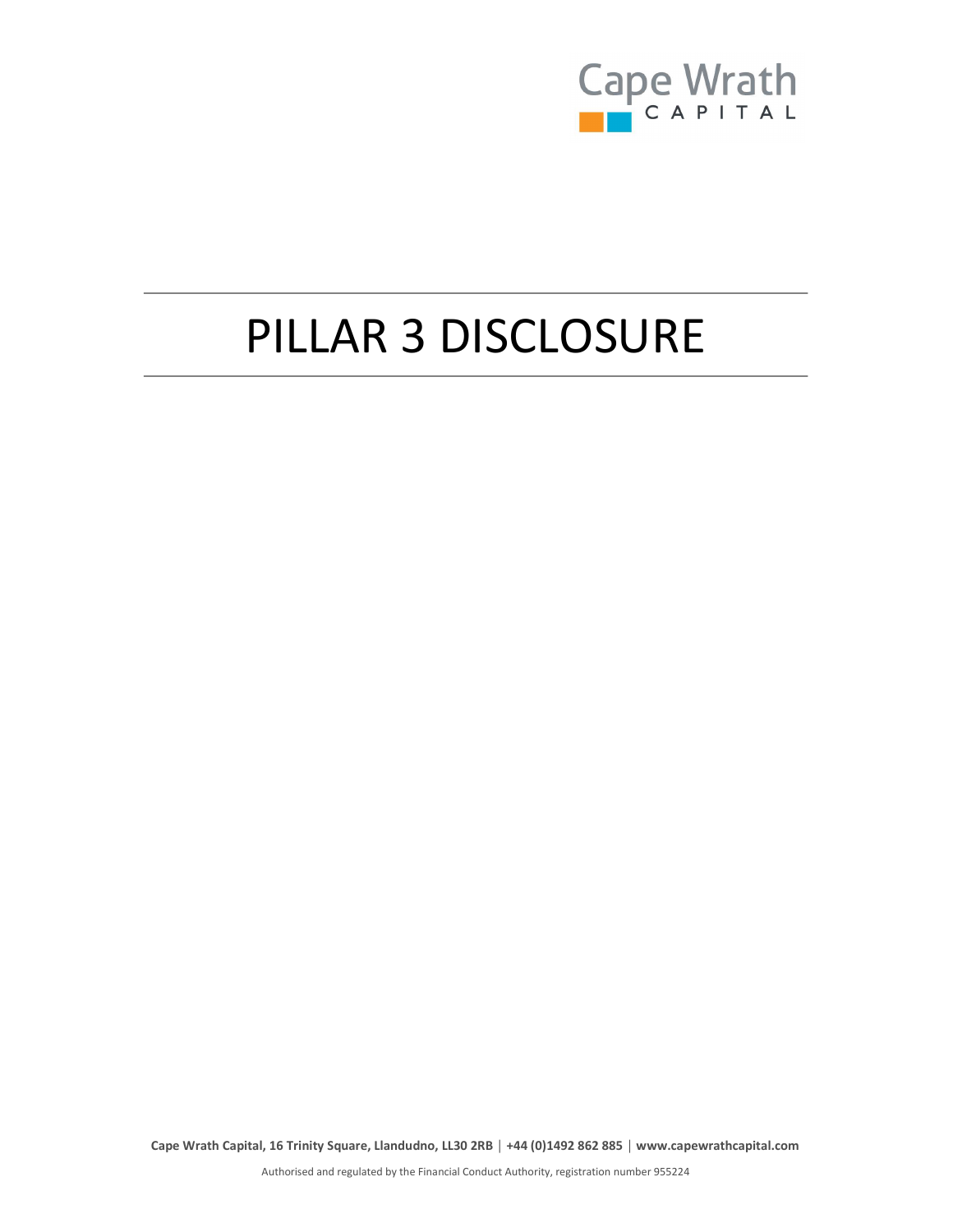# **Contents**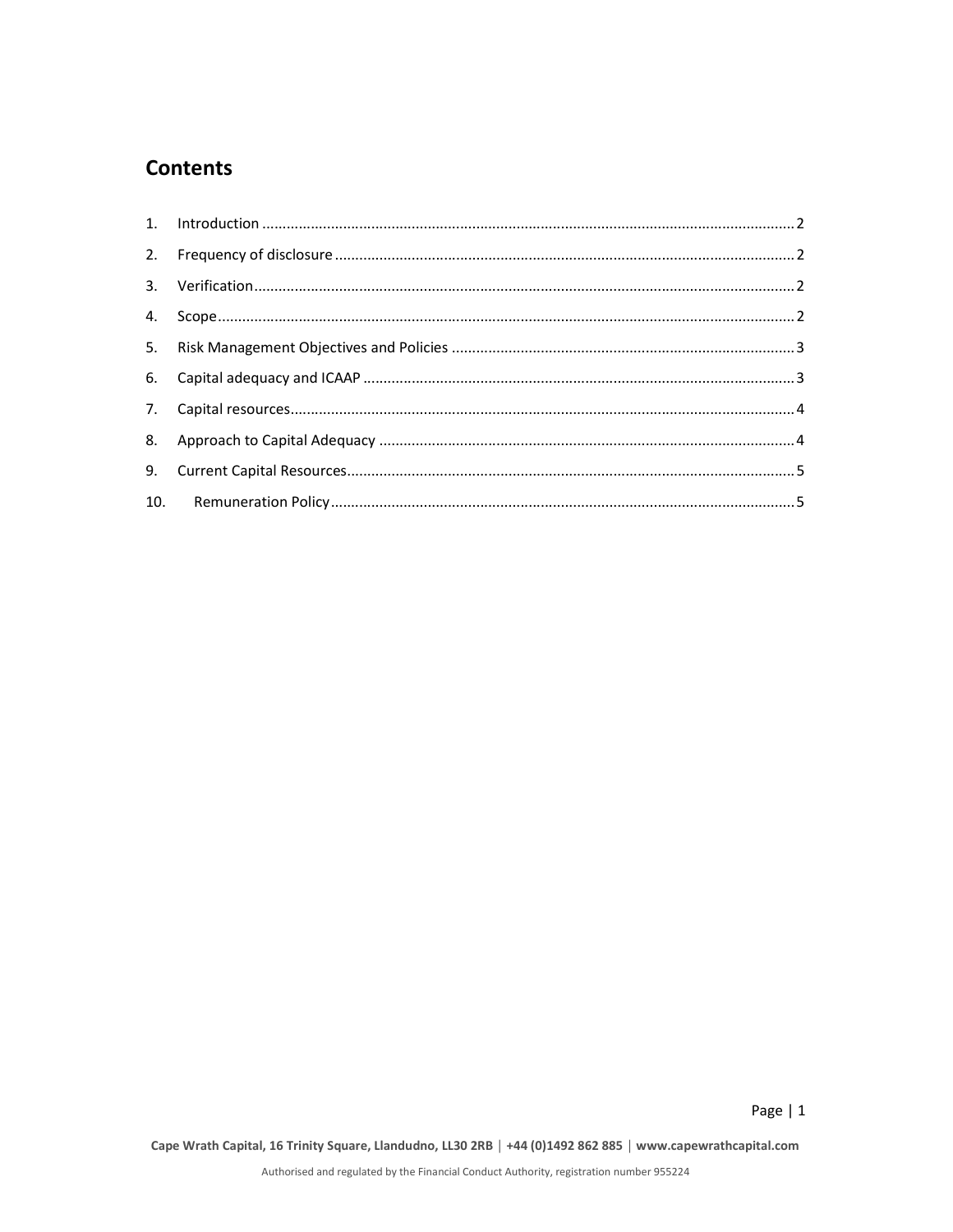#### 1. Introduction

The Capital Requirements Directive (CRD) of the European Union created a revised regulatory capital framework across Europe governing how much capital financial services firms must hold. In the United Kingdom this is implemented and enforced by the Financial Conduct Authority (FCA) with rules and guidance within the General Prudential Sourcebook (GENPRU) and the Prudential Sourcebook for Banks, Building Societies and Investment Firms (BIPRU). The framework is structured around three 'pillars'.

- Pillar I: Sets out the minimum regulatory capital requirements a firm must adhere to. A BIPRU firm must maintain capital resources which are at least equal to the base capital resources requirement. A firm must also meet the variable capital requirement which is the higher of a) the capital required to cover a firm's credit, market and operational risk or b) the firm's fixed overhead requirements. The base capital can be used to meet the variable capital requirement.
- Pillar II: Requires a firm to regularly assess the amount of internal capital it considers adequate to cover all of the risks to which it is exposed, within the context of its overall risk management framework. The process, known as the Internal Capital Adequacy Assessment Process (ICAAP) is the firm's responsibility and is the key document reviewed by the FCA as part of their Supervisory Review and Evaluation Process (SREP).
- Pillar III: Requires firms to make disclosures to the market for the benefit of the market. The aim is to encourage market discipline by developing a set of disclosure requirements, both generic and accounting specific, which will allow market participants to assess key pieces of information on a firm's capital, risk exposures and risk assessment processes.

The rules in the FCA Prudential Sourcebook for Banks, Building Societies and Investment Firms ("BIPRU") set out the provision for Pillar 3 disclosure. This document is designed to meet our Pillar 3 disclosure obligations.

# 2. Frequency of disclosure

Disclosures will be issued on an annual basis.

# 3. Verification

These disclosures have been prepared and set out in order to comply with the FCA's regulatory requirements and provide information on the firm's risk management policies and certain capital requirements. They do not constitute financial statements and are based on unaudited financial positions and should not be relied upon in isolation when making judgements about the firm.

# 4. Scope

Cape Wrath Capital is the Designation Investment Manager to the following Non-UCITS Retail Scheme (NURS):

Cape Wrath Capital, 16 Trinity Square, Llandudno, LL30 2RB │ +44 (0)1492 862 885 │ www.capewrathcapital.com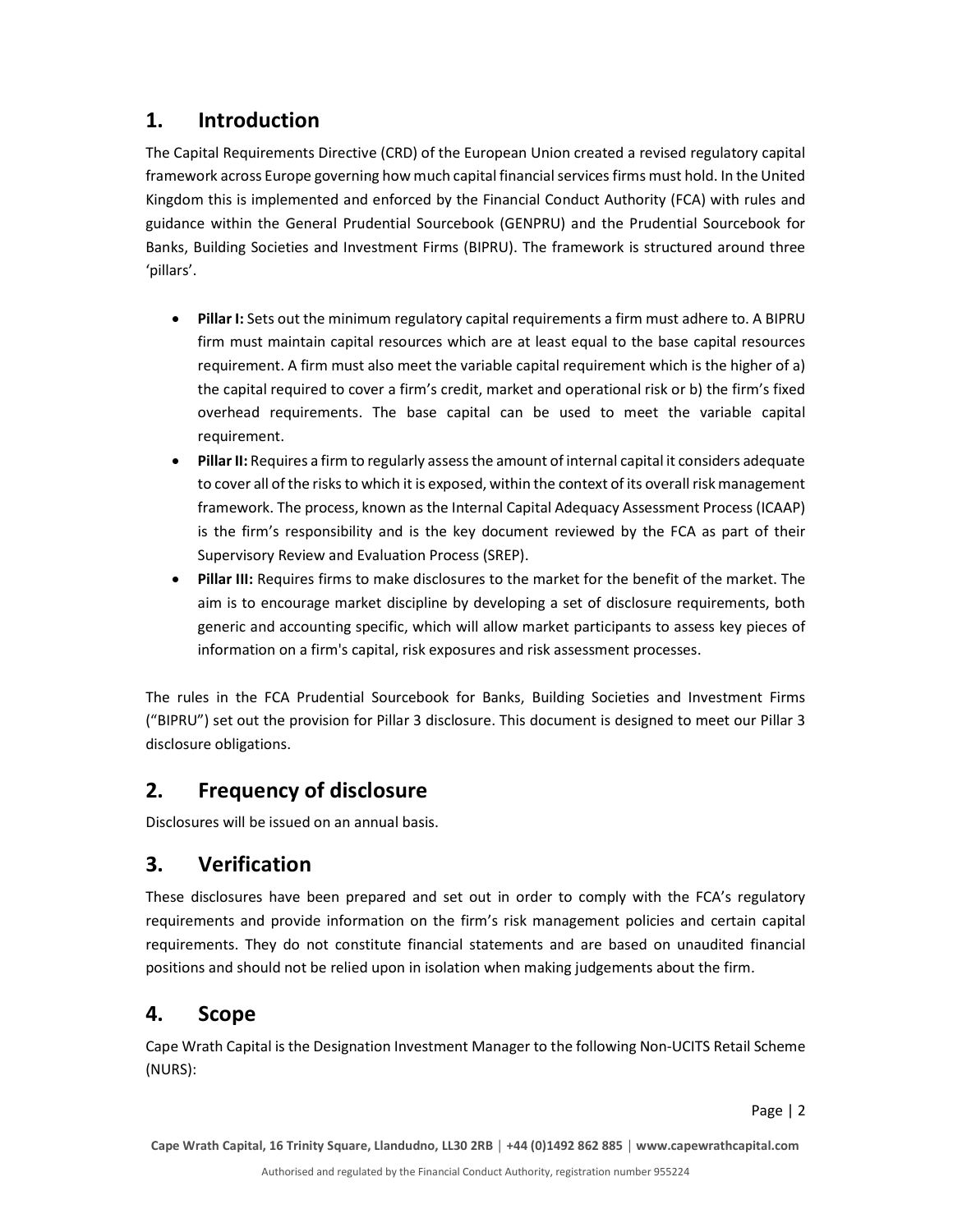#### VT Cape Wrath Focus Fund

The investment objective of VT Cape Wrath Focus Fund is to generate capital growth over the long term. The company will aim to meet its objective by typically investing at least 70% in a concentrated portfolio of UK listed equities. Cape Wrath Capital does not deal on its own account but acts as Designated Investment Manager to an authorised fund operated by a third party.

#### 5. Risk Management Objectives and Policies

Risk management is focused on reducing operational risk and maintaining sufficient capital to allow an adequate buffer against these risks as identified in the company's Internal Capital Adequacy Assessment Procedure (ICAAP). Risk management is the responsibility of the shareholders and is led by Cape Wrath Capital's Compliance Officer.

Operational Risks include the following:

- Technology (systems failure) and information security risk.
- Process failure risk.
- The firm is defrauded.
- Regulatory, legal and tax risk.
- Third party service provider issue.
- Business disruption and disaster recovery.
- Cybercrime.

Risk management is a fundamental part of the day-to-day management of the firm. This applies to our implementation of operational procedures to ensure that the risks associated with the provision of investment management services are mitigated by appropriate controls and processes and to our considered approach to stock selection and daily management of the investment portfolios managed for clients.

The shareholders meets routinely quarterly, or as and when necessary, and has primary responsibility for governance and oversight of the firm. The Compliance Officer provides oversight of risk management process and controls and has overseen the development of the internal Compliance and Risk regime.

Operational, market, credit and regulatory risks are reviewed regularly by the Compliance Officer.

#### 6. Capital adequacy and ICAAP

Cape Wrath Capital's overall approach to assessing the adequacy of its internal capital is detailed in the Internal Capital Adequacy Assessment Process ("ICAAP") document. The ICAAP process includes an assessment of all considered material risks faced by the firm and looks at the controls in place to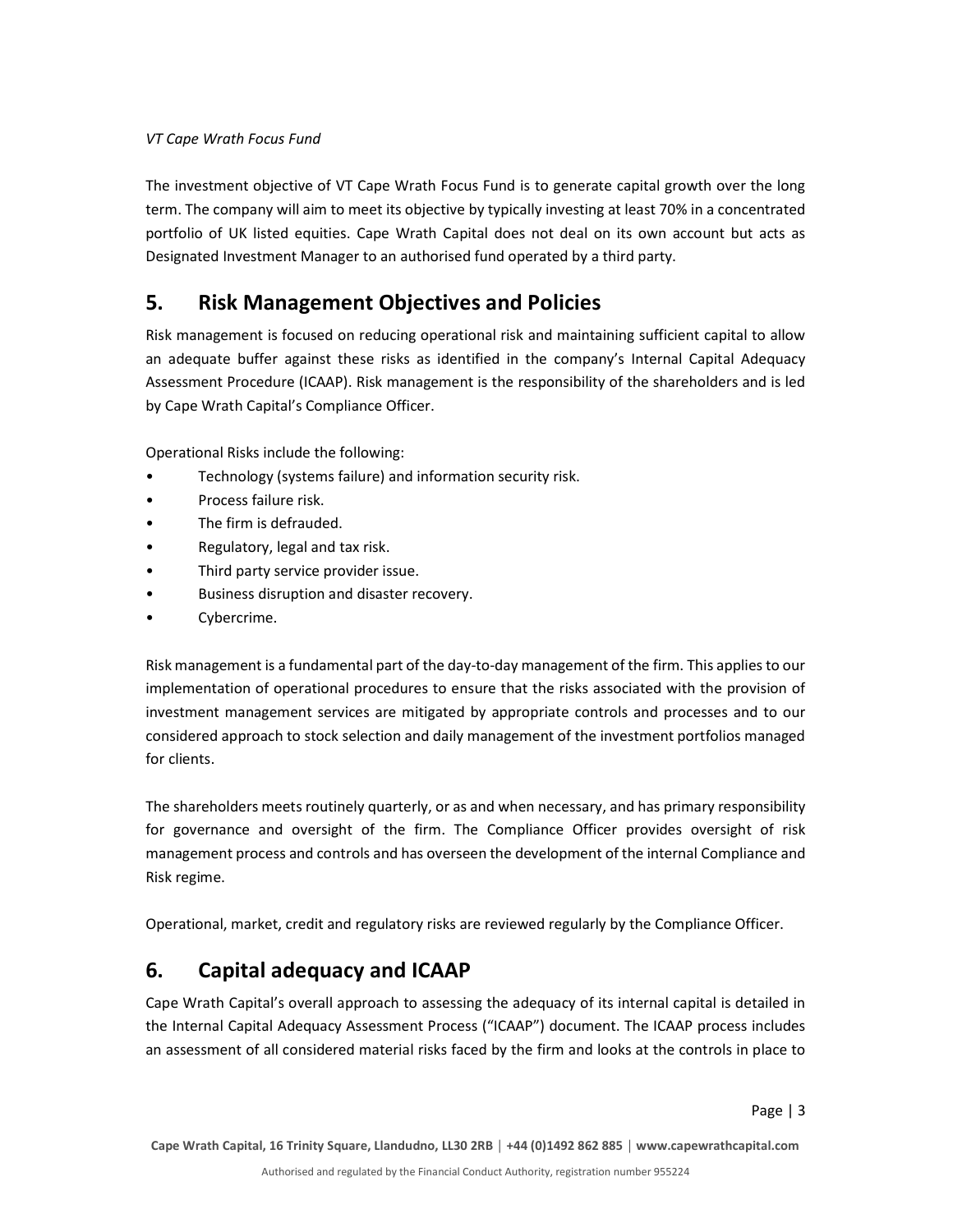identify, manage and mitigate those risks. The ICAAP is then stressed-tested against various scenarios to determine the level of capital that should be held.

Whilst the ICAAP is formally reviewed by the Shareholders once a year, Senior Management review risks and the required capital more frequently as part of their routine controls work. It will also undertake a review when there is a planned change to operating practice which could impact risks and capital or when changes are expected in the business environment which may impact the ability to generate income.

# 7. Capital resources

The capital requirements of the firm are monitored on an ongoing basis to ensure that at any time there is always sufficient capital in place. As at end September 2021 Cape Wrath Capital's capital resources, for FCA purposes, were as follows:

| Capital                                | GBP     |
|----------------------------------------|---------|
| Tier 1 Capital                         | 367,000 |
| Tier 2 Capital                         |         |
| Tier 3 Capital                         |         |
| <b>Total Capital before deductions</b> | 367,000 |

Cape Wrath Capital had £367,000 of regulatory capital after deductions in place as at end September 2021, compared with an ICAAP capital requirement of £50,000, resulting in a £317,000 surplus.

# 8. Approach to Capital Adequacy

The ICAAP process must be proportionate to the nature, scale and complexity of the business. The shareholders believe it has addressed all relevant risks and has a robust, well-organised infrastructure which is appropriate for its current operations and committed plans.

The Shareholders regard risk management as an integral part of Cape Wrath Capital's business activities and have adopted policies and procedures consistent with Cape Wrath Capital's nature, scale and complexity. Cape Wrath Capital's management practices are intended to provide comprehensive controls and ongoing management of its major risks.

Mitigation of these risks is primarily the responsibility of the Shareholders, and the consideration of risk is a daily process in all dealings, internally and externally.

After consideration of Cape Wrath Capital's planning horizon, profit distribution policies and the impact of potential risk areas the Shareholders believe Cape Wrath Capital's Pillar 1 capital resource requirement to be the capital requirement of Cape Wrath Capital.